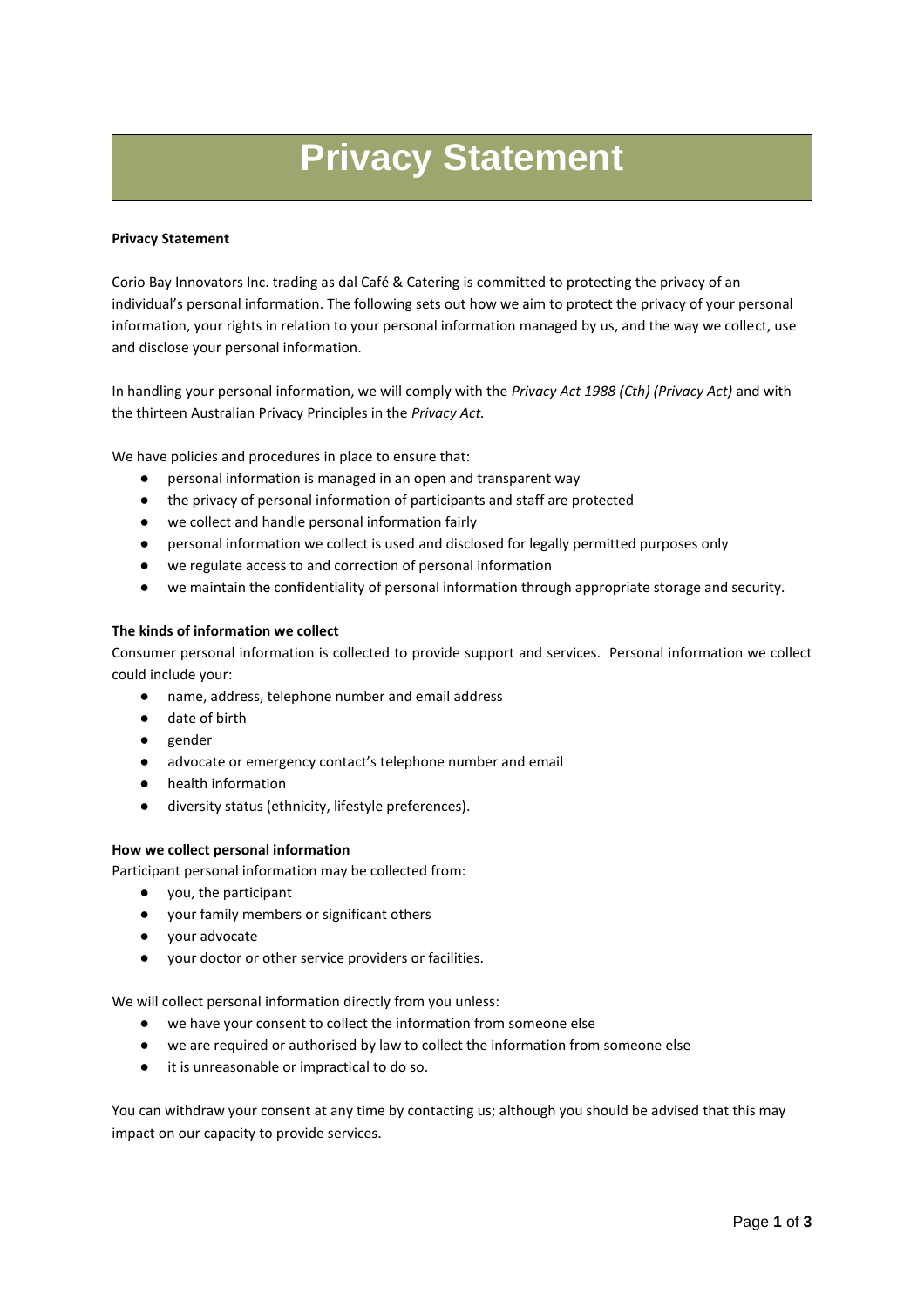## **Purpose of collecting personal information**

Personal information is collected for the purposes of providing support and services. The information may be used to:

- provide support services
- enable service providers to provide support and services

## **Disclosure of personal information**

We may disclose your personal information, for the purpose of your support and services, to:

- service providers who assist us in providing support and services, external health agencies such as the ambulance service, hospitals, the National Disability Insurance Scheme, and other relevant government organisations
- a person you have nominated as being your advocate, e.g. parent, child or sibling, spouse, a relative, a member of your household, a guardian, an enduring power of attorney, or a person you have nominated to be contacted in case of emergency, provided they are at least 18 years of age.

We may not use or disclose personal information for a purpose other than providing care and services, unless:

- you have consented
- the purpose is related to providing support and services, and you would reasonably expect disclosure of the information for that purpose
- we believe on reasonable grounds that the disclosure is necessary to prevent or lessen a serious and imminent threat to your life, health or safety or a serious threat to public health or public safety
- we have reason to suspect unlawful activity and disclosure is required or authorised by law.

We will not disclose your personal information to an overseas recipient.

## **Security of personal information**

We take all reasonable steps to ensure that the personal information we hold is protected against misuse, loss, unauthorised access, modification or disclosure. We hold personal information in both hard copy and electronic forms in secure databases on secure premises and on secure, cloud-based technology, accessible only by our authorised staff.

#### **Accessing the personal information that we hold about you**

Under *the Privacy Act*, you have a right to access your personal information that is collected and held by us. If at any time you would like to access or change the personal information that we hold about you, or you would like more information on our approach to privacy, please contact us.

To obtain access to your personal information, you will have to provide us with proof of identity. We will take all reasonable steps to provide access to your personal information within seven (7) days from your request.

#### **Employee information**

Records of current and past employees which are related to the employment relationship are managed in accordance with workplace laws. Privacy laws may apply to employee personal information if the information is used for something that is not related to the employment relationship between our organisation and the employee.

## **Volunteer records**

Personal information collected and held by us in relation to our volunteers will be managed in accordance with the *Privacy Act*.